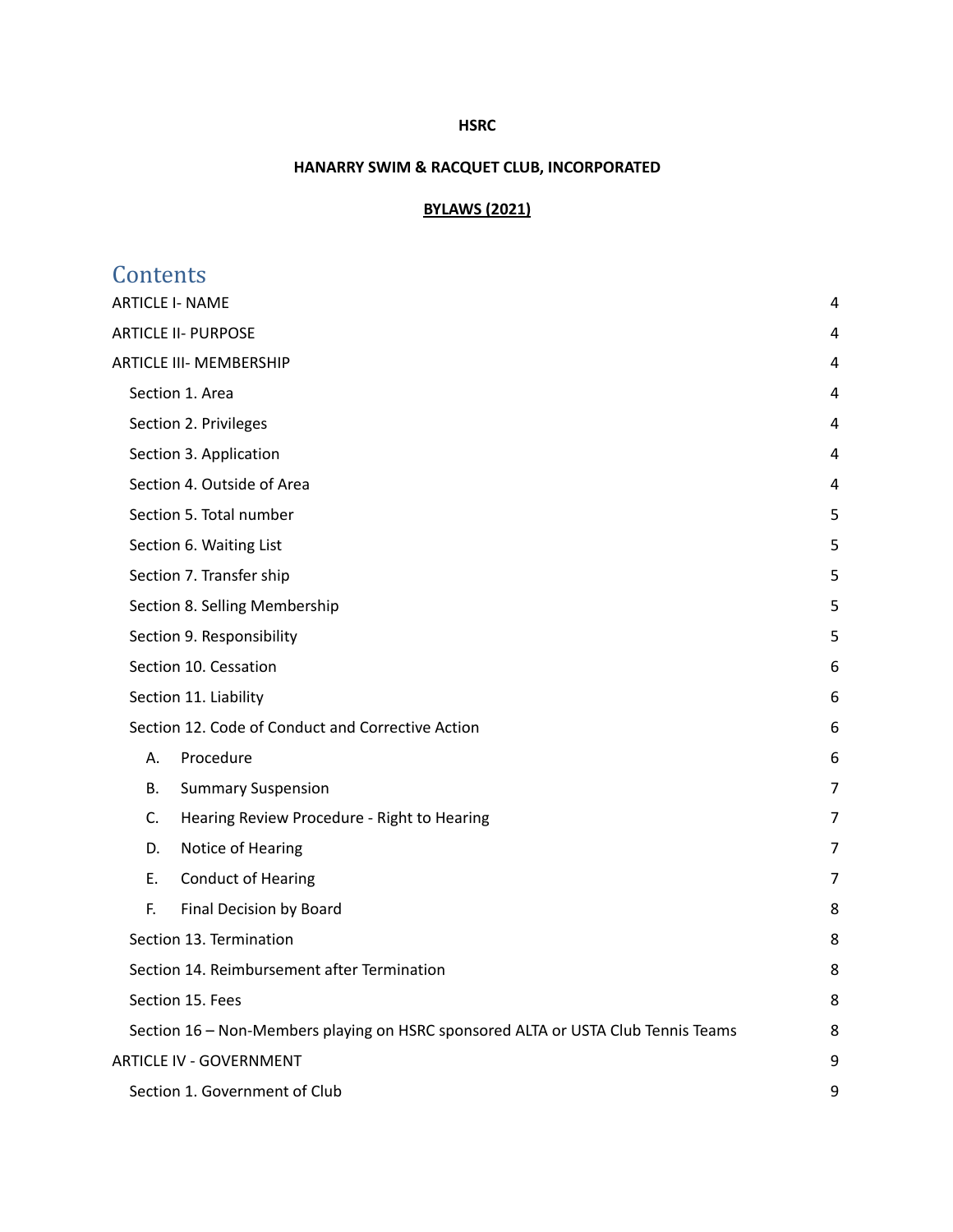| Section 2. Board of Directors                                         | 9  |
|-----------------------------------------------------------------------|----|
| Section 3. Elections                                                  | 9  |
| Section 4. Duties of Officers, Committees and Committee Chairpersons. | 9  |
| Section 5. Parliamentary Procedures                                   | 11 |
| Section 6. Indemnification.                                           | 11 |
| Section 7. Use of Facilities                                          | 11 |
| <b>ARTICLE V - MEETINGS</b>                                           | 11 |
| Section 1. Board of Directors.                                        | 11 |
| Section 2. Membership                                                 | 12 |
| Article VI - DUES                                                     | 13 |
| Section 1. Annual Dues                                                | 13 |
| Section 2. tate Fees Section removed 12/2021                          | 13 |
| Section 3. Members Not in Good Standing                               | 13 |
| Section 4. Special Assessments                                        | 13 |
| Section 5. Refund of Dues                                             | 13 |
| Section 6. Proration of Dues                                          | 14 |
| ARTICLE VII - BOARD COMMIITTEE REPLACEMENT PROCEDURES                 | 14 |
| Section 1.                                                            | 14 |
| Section 2.                                                            | 14 |
| Section 3.                                                            | 14 |
| <b>ARTICLE VIII - DISSOLUTION</b>                                     | 14 |
| Section 1.                                                            | 14 |
| ARTICLE IX - AMENDMENTS OF THE BYLAWS                                 | 14 |
| Section 1.                                                            | 15 |
| Section 2.                                                            | 15 |
| <b>ARTICLE X - WORK SESSIONS</b>                                      | 15 |
| Section 1.                                                            | 15 |
| Section 2.                                                            | 15 |
| Section 3.                                                            | 15 |
| Section 4.                                                            | 15 |
| Article XI - Cash Reserves (Oct '95)                                  | 15 |
| Section 1.                                                            | 16 |
| Section 2.                                                            | 16 |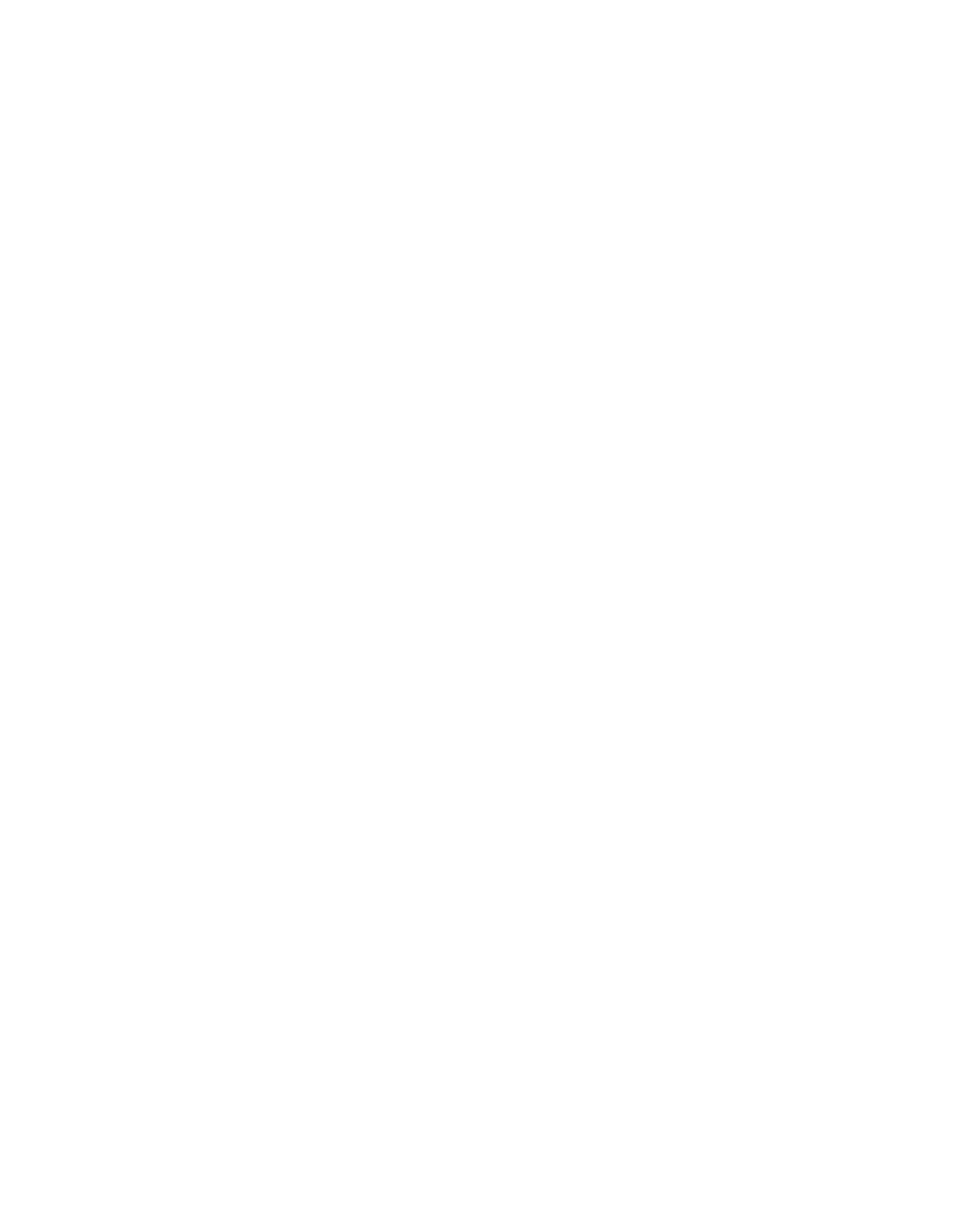## **Hanarry Swim & Racquet Club (HSRC) Bylaws (as modified Dec 2021)**

### <span id="page-3-0"></span>**ARTICLE I- NAME**

This organization is a non-profit corporation under the laws of the State of Georgia by name "HANARRY SWIM & RACQUET CLUB, INCORPORATED", hereafter referred to as "The Club".

### <span id="page-3-1"></span>**ARTICLE II- PURPOSE**

The purpose of the Corporation shall be: to establish and maintain facilities for recreation for members of Hanarry Swim & Racquet Club, Inc., as defined in the Articles of Incorporation.

### <span id="page-3-2"></span>**ARTICLE III- MEMBERSHIP**

### <span id="page-3-3"></span>**Section 1. Area**

Membership in the Hanarry Swim & Racquet Club, Inc. shall generally consist of anyone residing in the Hanarry Estates area, which is bounded by Highway 78 on the South, Rockbridge Road to the West, Highway 29 to the North, and Gloster Road/Oak Road/Highpoint Road to the East. (April 2016)

### <span id="page-3-4"></span>**Section 2. Privileges**

Members in good standing shall be entitled to one vote per certificate and shall be entitled to all privileges of the Club and subject to all rules and regulations.

## <span id="page-3-5"></span>**Section 3. Application**

Anyone, not having a previous membership terminated for a code of conduct violation may apply for membership by submitting a written application to the Membership Committee. Their membership becomes active upon receipt of either full payment of dues or partial payment and a payment plan set up subject to a review by the membership chairperson or at next board meeting".

After an applicant has been approved for membership, the Membership Chairperson shall notify the applicant of his election and see that the applicant is given a copy of the Bylaws and Rules of the Club. Upon subscribing to these, and paying the Treasurer all dues, assessments, fees and charges, the applicant shall become an active Member and be entitled to all the rights and privileges for such a member. The Membership Chairperson shall award him a Certificate of Membership in Hanarry Swim & Racquet Club, Inc. The "Member" is defined as said head of household, but privileges of membership hereunder are extended to all persons residing at such household address, unless such privileges are limited by action of the Board of Directors, as provided herein. (April 2016)

#### <span id="page-3-6"></span>**Section 4. Outside of Area**

- A. Members in good standing shall be entitled to maintain their membership if they move from the membership area as listed in Section I with the approval of the Board of Directors. (March '90).
- B. Any previous member of HSRC who is no longer a member may rejoin the club regardless of location of their home, unless their membership had been terminated for conduct reasons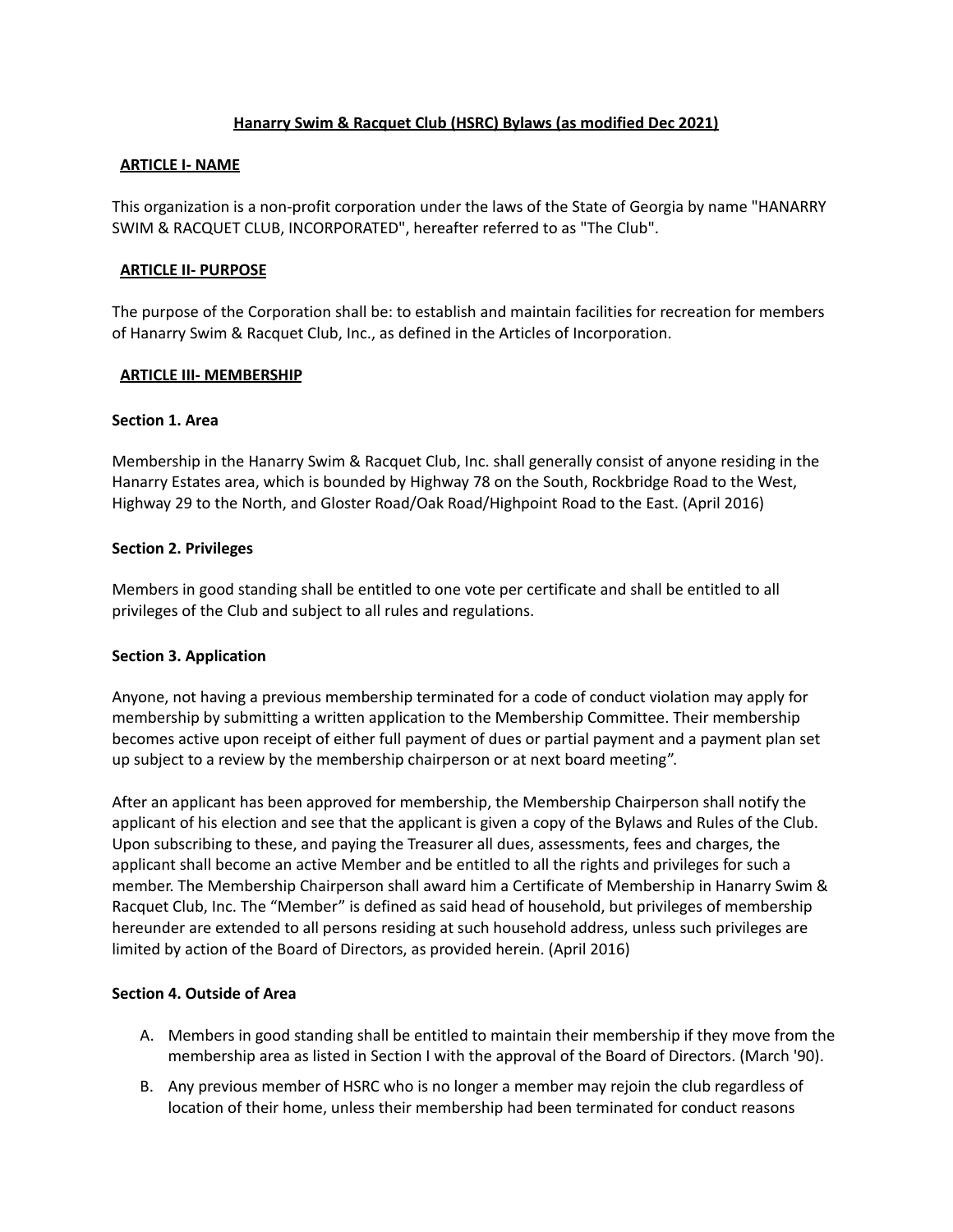and/or subject to the approval of the board of directors. (Feb 2011).

C. Children (and their spouses, if applicable) of Members in good standing who move away from home will be considered as persons residing in the Member's household until age 25. (November '98)

## <span id="page-4-0"></span>**Section 5. Total number**

The number of active family memberships of the Club shall be established at 275.

## <span id="page-4-1"></span>**Section 6. Waiting List**

Once the membership is full and a waiting list has been established, the first person on the list shall be notified of an available membership and shall have ten (10) days to accept and pay all dues, assessments, and fees. If he fails to comply within ten days, he shall be considered as having declined to become a member and the membership shall be offered to the next applicant on the waiting list.

## <span id="page-4-2"></span>**Section 7. Transfer ship**

Membership and/or a membership certificate shall not be transferable except when the Member has procured his own prospective Buyer on his own or sells his Membership to the purchaser of his home as noted in Section 8 (B) below.

## <span id="page-4-3"></span>**Section 8. Selling Membership**

- A Member may sell his membership back to the Club for any reason for the face value of the certificate, providing there is a purchaser available for that certificate. The request for sale of membership must be in writing to the Membership Chairperson of the Board of Directors. Memberships will be sold in the chronological order in which they are received, unless the Selling Member is selling his membership to the purchaser of his home. Sales will be honored as soon as the club has a purchaser available.
- A Member may sell his membership to the purchaser of his home under the following provisions:
- The Member must give written notice of such sale to the Board of Directors.
- The purchaser must apply for membership and be approved by the Board of Directors.
- The purchaser may not have had a previous membership terminated for any code of conduct violations. (April 2016)

## <span id="page-4-4"></span>**Section 9. Responsibility**

A Member is responsible for all dues and assessments, which may be a lien against the face value of the Certificate, until completion of the sale of his membership either to the club or to the purchaser of his home.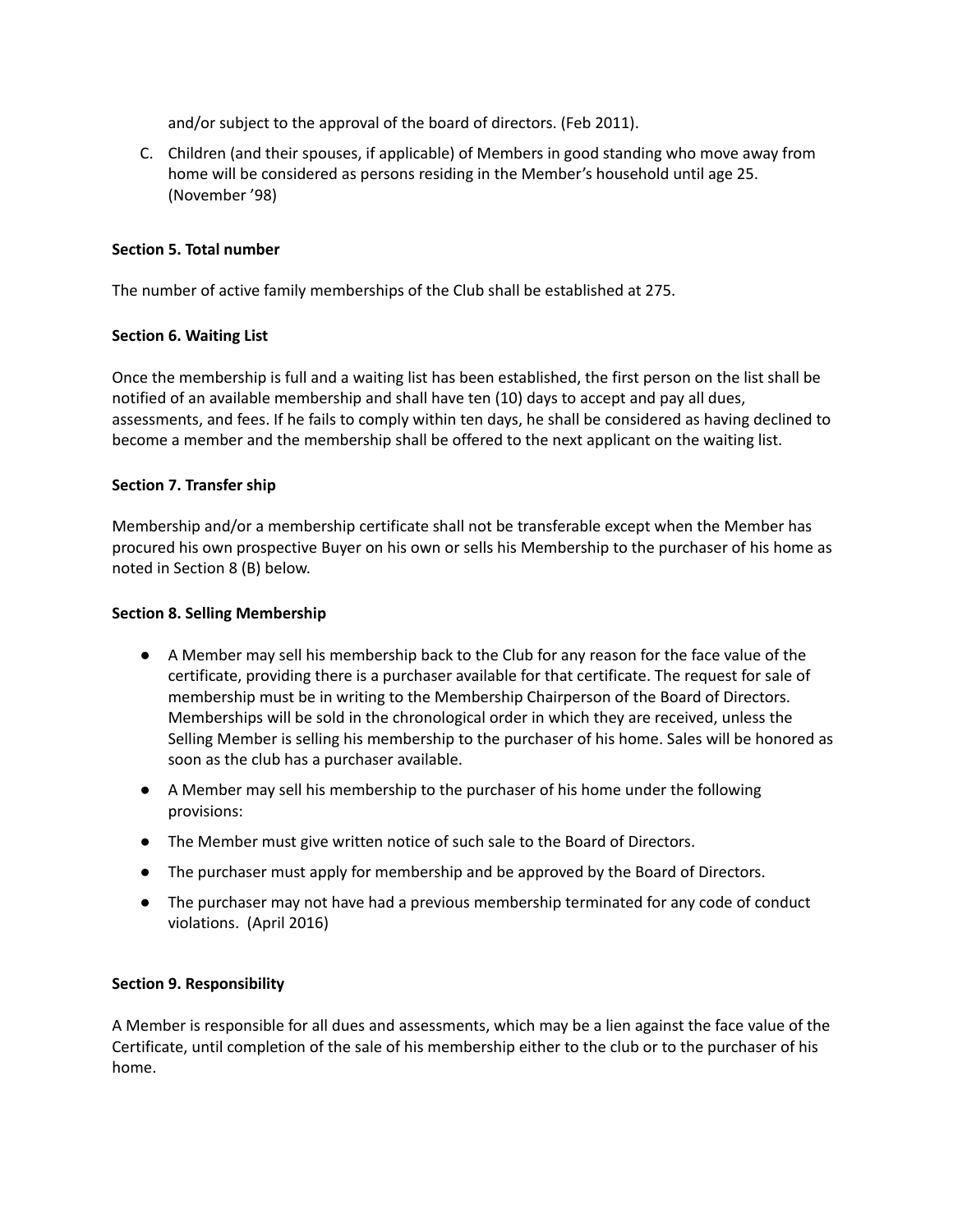### <span id="page-5-0"></span>**Section 10. Cessation**

Upon cessation of membership for any cause, all indebtedness owing to the Club by the Member shall be a lien upon and charged against his Certificate, and the Certificate may be taken over by the Club to satisfy such indebtedness. In the event of the Club being unable to obtain possession of the Certificate, it may be canceled on the books of the Club, and a new Certificate issued in its place. In case of the enforcement of a lien, as provided above, neither the signature for the holder nor the delivery of the Certificate shall be necessary to complete the transfer to the Club. The Treasurer of the Club is hereby authorized to make such transfer.

## <span id="page-5-1"></span>**Section 11. Liability**

Members shall be responsible for the payment of all charges or liabilities that may be incurred by members of his family or guests.

## <span id="page-5-2"></span>**Section 12. Code of Conduct and Corrective Action**

#### Preamble

Whenever the activities or conduct of a Member (and/or, if applicable an individual in the Member's household in good standing is considered to be less than the standards or aims of the membership, to be disruptive to the operations or enjoyment of any number of the club members or in violation of any rules governing the use of the club property, facilities, pool or tennis courts, or considered to be unbecoming a lady or gentleman, corrective action against such Member (and/or, if applicable an individual in the Member's household - hereinafter referred to as an Accused Member) may be requested by any officer of the club, chairman of any committee or member of the club.

#### <span id="page-5-3"></span>A. Procedure

- 1. All requests for corrective action must be in writing to the Board and shall be supported by reference to the specific activities or conduct which constitutes grounds for the request.
- 2. Within 7 days following the receipt of a request for corrective action that could result in a reduction of membership privileges a meeting of the Board will be called to consider the request.
	- This board action will be to determine if there is cause for corrective action.
	- The board may request statements from witnesses and the affected person regarding the activities or conduct of the Accused Member in question.
	- This meeting will be limited to the Board and invited Members.
	- This meeting may be held electronically if the president or presiding officer feels adequate information can be given to the board to reach a conclusion.
- 3. At this meeting the action of the Board on a request for corrective action shall be to determine if there is a cause of action and to proceed with disciplinary action or to reject the request for corrective action. If the member is currently under a summary suspension the board shall also recommend that the summary suspension be terminated, modified or sustained.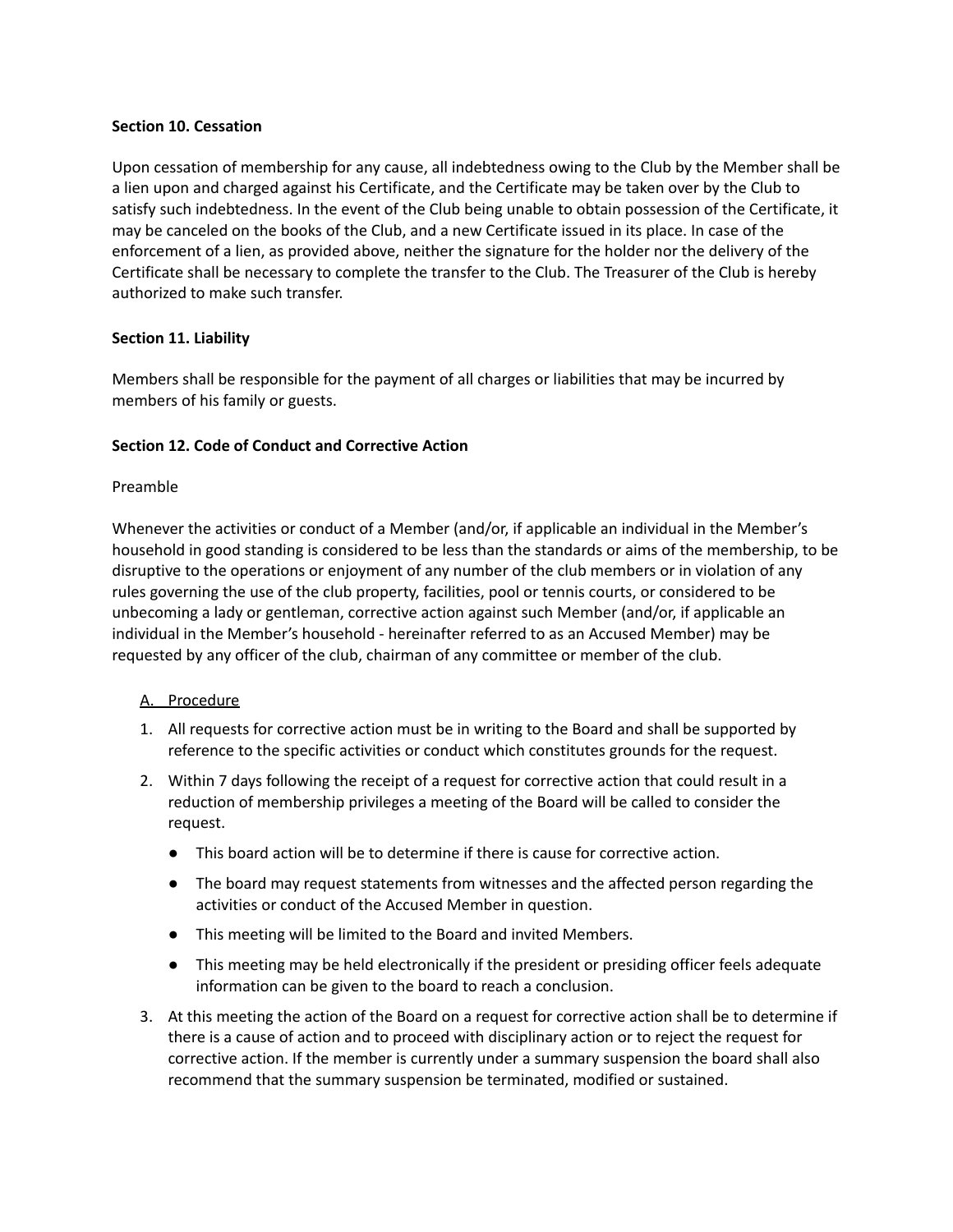## <span id="page-6-0"></span>B. Summary Suspension

- 1. Any two Members of the Board (12/2021) shall have authority, whenever action must be taken immediately in the best interest of the club, to summarily suspend any or all privileges of a Member's (and/or, if applicable an individual in the Member's household - hereinafter referred to as an Accused Member) membership and such summary suspension shall become effective immediately upon imposition.
- 2. The Board will meet as soon as practical after such summary suspension to recommend modification, continuance or termination of the terms of the summary suspension. The summary suspension, as sustained or as modified by the Board, shall remain in effect.
- 3. The Accused Member whose privileges of membership have been summarily suspended shall be entitled to a meeting before the Board in accordance with Article III, Section 12, E-G. of these bylaws.

## <span id="page-6-1"></span>C. Hearing Review Procedure - Right to Hearing

When an Accused Member receives a notice of cause for disciplinary action from the Board that adversely affects the Accused Member's club privileges and/or membership, the Accused Member will be entitled to a hearing before the Board.

## <span id="page-6-2"></span>D. Notice of Hearing

- 1. Within 7 days after the Board meets and finds cause for corrective action they shall, through the President or designee of the Board, notify the Accused Member and schedule a hearing before the board. The date of the hearing shall not be less than 7 days from the date of the notification of the Accused Member of a finding of cause.
- 2. The notice of the board to the Accused Member shall state in concise language the acts with which the member is charged any reasons or subject matter that was considered in finding a cause for further action.

## <span id="page-6-3"></span>E. Conduct of Hearing

There shall be at least a majority of the members of the Board present when the hearing takes place, and no member of the Board may vote by proxy.

- 1. An accurate record of the hearing must be kept. The mechanism shall be established by the meeting Chair.
- 2. The personal presence of the Accused Member for whom the hearing has been scheduled shall be required. An Accused Member who fails, without good cause, to appear and proceed at such hearing shall be deemed to have waived his rights to a hearing and to accept the adverse recommendation or decision of the Board.
- 3. Postponement of hearings beyond the time set forth in these bylaws shall be made only with the approval of the Board of Directors. Granting of such postponements shall only be for good cause shown and in the sole discretion of the Board.
- 4. The Accused Member shall be entitled to be accompanied by one Member of the club in good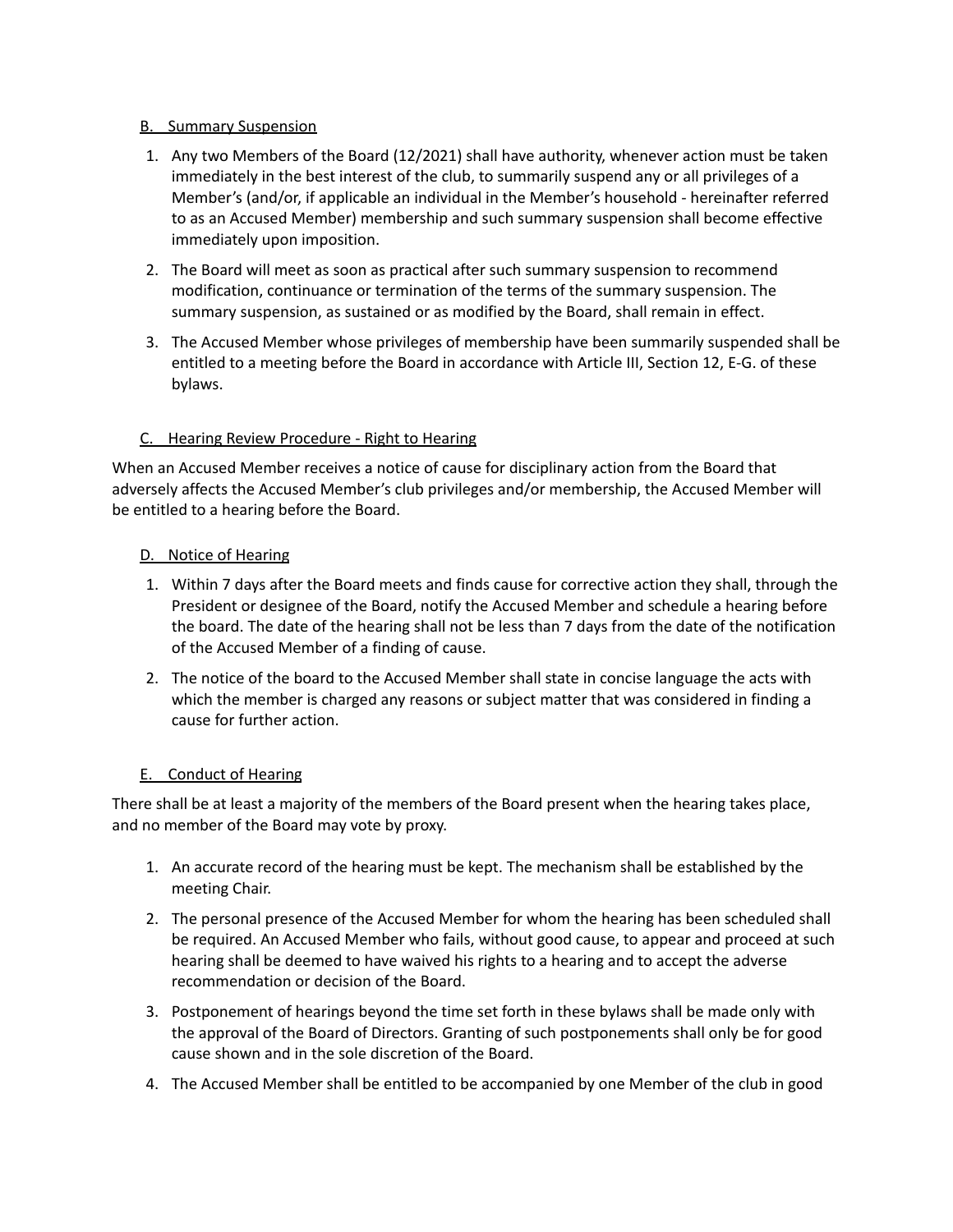standing.

5. The meeting will be conducted in an orderly fashion. If in the opinion of the presiding officer it is not orderly he/she shall have the right to adjourn the meeting.

## <span id="page-7-0"></span>F. Final Decision by Board

- 1. Within 7 days after the conclusion of the hearing, the Board shall make its final decision in the matter and shall send notice to the Accused Member, by certified mail, return receipt requested. The decision of the Board shall be immediately effective and final and shall not be subject to further hearing or appellate review.
- 2. Recommended actions of the board will include three modes of discipline: warning, suspension, and expulsion. Generally, these will be used by the Board sequentially. However, it is possible that an infraction would be serious enough to justify any level of discipline. The Board may impose, as it deems necessary, any level of discipline against any or all individuals in an Accused Member's household.
	- a. During a period of suspension, the suspended Member shall not have any club privileges and shall be restricted from being on club property and attending club functions.

## <span id="page-7-1"></span>**Section 13. Termination**

Membership may be terminated by two-thirds (2/3) vote of the Board of Directors for:

- 1. Non-payment of dues, assessments, charges, or
- 2. Following corrective action procedures per Article III, Section 12,

Memberships subject to termination for non-payment of dues shall be notified in writing in advance of the termination date stating the reason for termination, the date of termination and a person to contact if the member thinks the club is in error. (Feb 2011)

## <span id="page-7-2"></span>**Section 14. Reimbursement after Termination**

Upon the involuntary termination, a Member shall be reimbursed for the face value of the Membership Certificate less any charges, assessments and pro-rated dues owed to the Club plus a \$50 penalty charge. (Refer to Article III, Sections 9 & 10.). No dues shall be refunded for the time period that a Membership has been suspended due to disciplinary action.

## <span id="page-7-3"></span>**Section 15. Fees**

Membership certificates shall be \$400, plus an initiation fee or transfer fee if applicable. (March '95).

A. Transfer fees and initiation fees can be changed at a vote by the membership at a general or special meeting.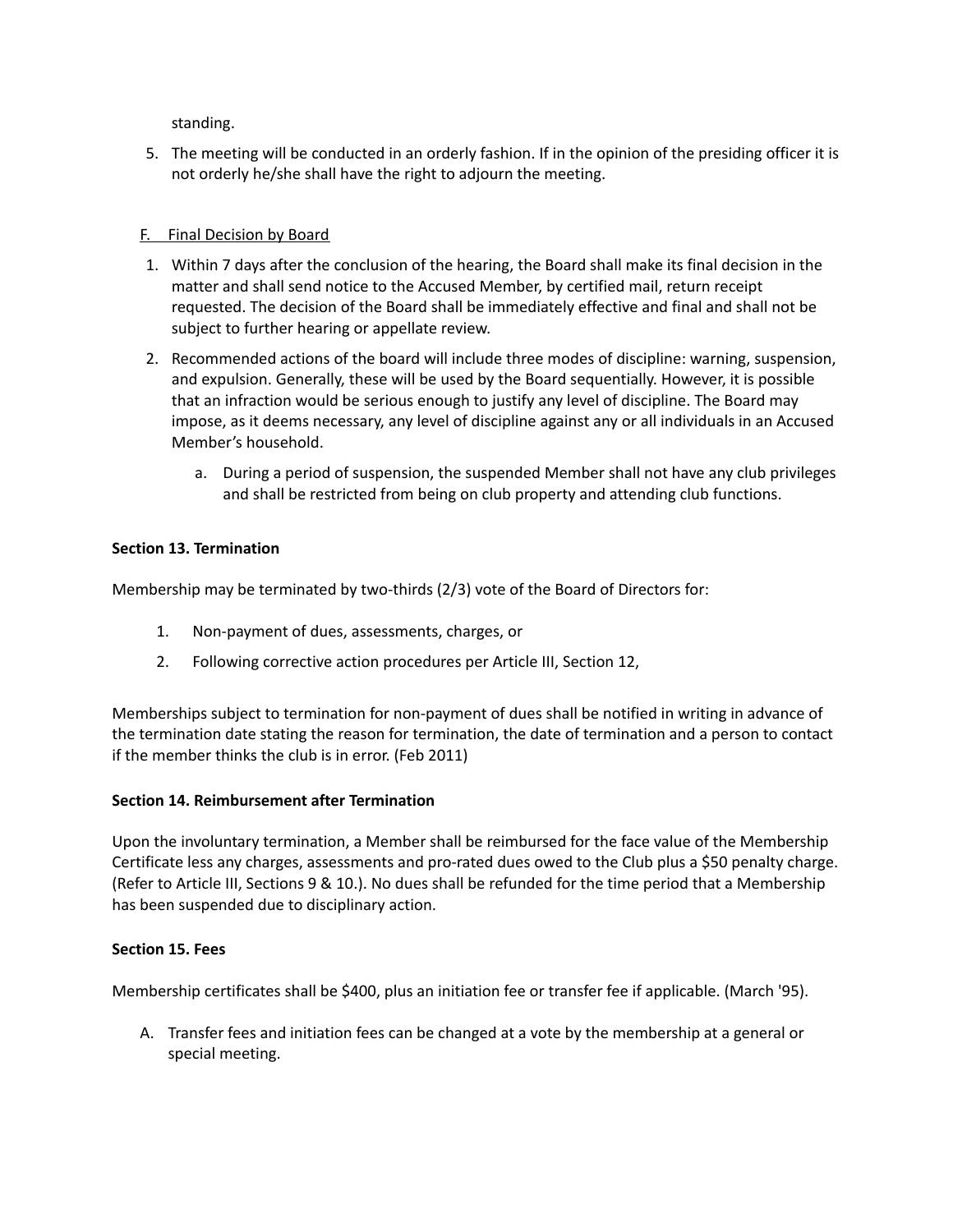## <span id="page-8-0"></span>**Section 16 – Non-Members playing on HSRC sponsored ALTA or USTA Club Tennis Teams**

Non-members, adult and juniors are allowed to play on HSRC sponsored tennis teams as discussed in the HSRC tennis rules (located on same website).

#### <span id="page-8-1"></span>**ARTICLE IV - GOVERNMENT**

#### <span id="page-8-2"></span>**Section 1. Government of Club**

The government and management of the Club is confided to the Board of Directors (12/2021) who shall by majority vote, unless otherwise stated, govern the affairs of the club in accordance with these Bylaws. Committee Chairpersons will each be allowed a separate vote; however, in the case of one family occupying two or more positions, they will be allowed one vote per position except for general meetings where they will be allowed only one vote per family membership. (Oct. '87). No one who has been suspended by the Board for a disciplinary measure may serve on the Board as an Officer or Committee Chair for one year from the end of the suspension period.

### <span id="page-8-3"></span>**Section 2. Board of Directors**

Members of the Board of Directors shall be the following: (April 2015)

- President
- Vice-President
- Secretary
- Treasurer
- Immediate Past President
- Bookkeeper
- All Committee Chairpersons
- **●** 2 Member-At-Large positions

#### <span id="page-8-4"></span>**Section 3. Elections**

- A. The Board of Directors (12/2021) shall be elected on an annual basis at the fall general meeting for a one-year term beginning January 1. All members of the Board and Committee Chairpersons shall serve without compensation. (April 2016)
- B. If a member of the Board (12/2021) fails to perform -in the duties of the office, he may be removed from office by a two-thirds (2/3) majority of the full Board of Directors (12/2021).
- C. Unexpired terms of office vacated for any reason shall be filled by an appointee, nominated by the President, and approved by a two-thirds (2/3) majority of the full Board of Directors (12/2021).

## <span id="page-8-5"></span>**Section 4. Duties of Officers, Committees and Committee Chairpersons.**

## A. Officers:

1. The President shall preside at the meetings of the Club and of the Board of Directors.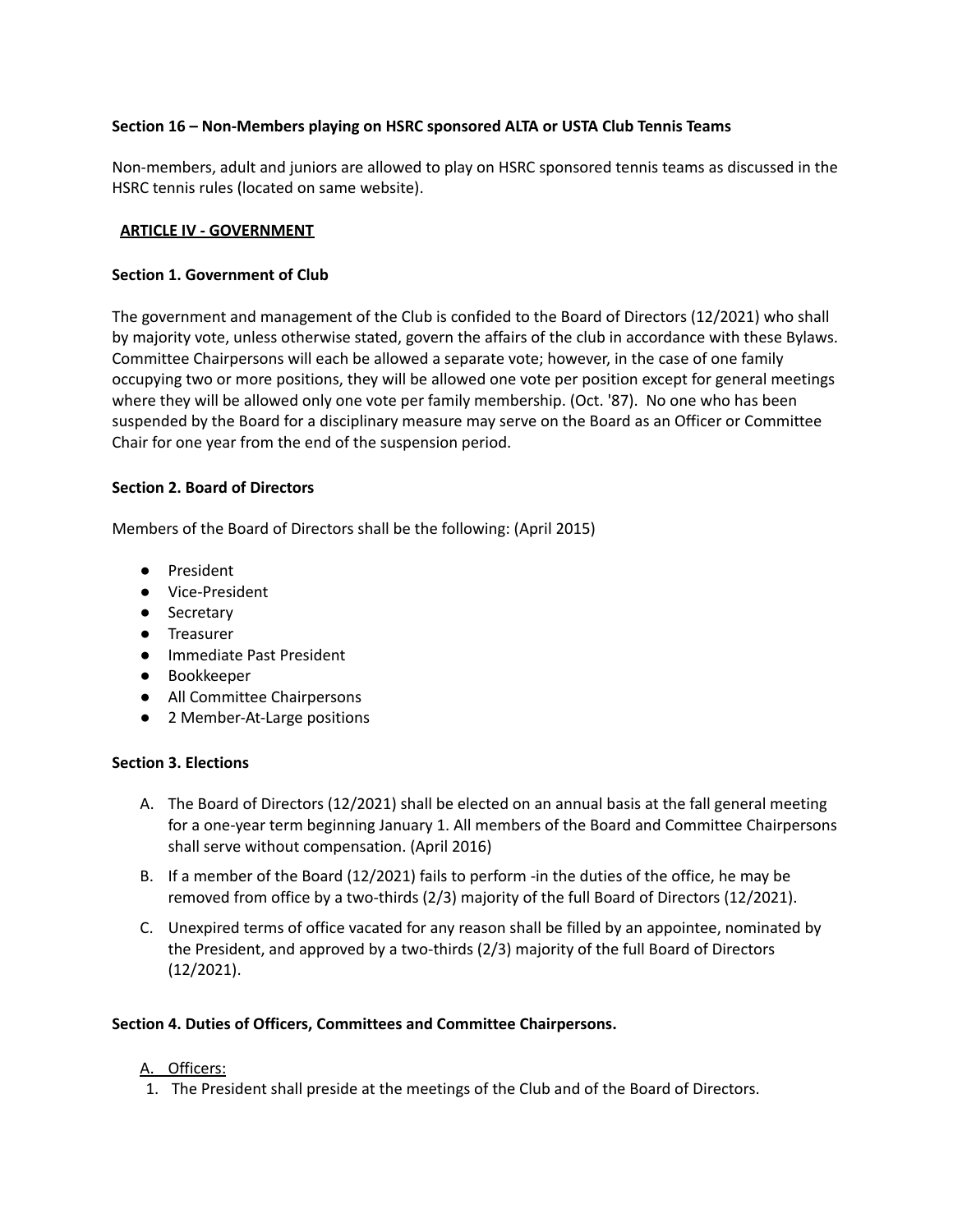- He shall be the administrative officer of the Club.
- He shall appoint, subject to confirmation by the Board of Directors (12/2021), any Special Committees, as may be directed.
- 2. The Vice-President, in the absence or disability of the President, shall act in his stand.
- 3. The Secretary shall give notice of all meetings, shall keep the minutes, and attend the club correspondence.
- 4. The Treasurer shall deposit all funds of the Club received by him/her in the name of the Club, in such depository as is authorized by the Board of Directors (12/2021).
	- The Treasurer will be responsible for collecting items from the PO Box, collecting membership dues payments, making copies of such payments and depositing them into the bank. (March '94)

## A. Committees and Committee Chairpersons.

- 1. The Building Committee shall attend to the improvement and maintenance of the clubhouse.
- 2. The Grounds Committee shall attend to the improvement and maintenance of the grounds.
- 3. The Clubhouse Rental Committee shall establish rules for the use of the Clubhouse and its equipment and shall administer the rental of the Clubhouse.
- 4. The Executive Committee shall prepare the annual budget and shall advise the Board of Directors (12/2021) on all financial transactions of the Club. All unbudgeted expenditures must have approval of this Committee. Any decision of the Executive Committee may be over-ruled by a majority of the full Board (12/2021). Members of the Executive Committee will be the President, Vice President, Secretary, Treasurer and Membership Chair.
- 5. The Bookkeeper's function is to keep the accounts of the Club and pay its bills as approved by the Board of Directors (12/2021). The Bookkeeper will have the authority to sign checks and make regular reports on the financial condition of the Club as required by the Board of Directors (12/2021).
- 6. The Membership Committee shall provide information to residents of the Club area when requested. This information shall pertain to the facilities available and the procedure for applying for membership. This Committee shall maintain all records regarding sale and purchase of memberships. The membership committee shall provide a membership list for use at the pool. (April 2016)
- 7. The Pool Committee will be responsible for the proper maintenance of the Pool. The Pool Committee will also interview and hire the pool manager and all lifeguards or a Professional Pool Management Co. subject to the approval of the Board of Directors. This Committee will establish the duties of the pool manager and lifeguards, serve as their supervisor, and will administer the payroll of these employees if a Management Co. is not used. The Committee will arrange for Gate Persons to check membership for the days deemed necessary by the Committee. The Pool Committee will establish the rules for the use of the pool, which insures the safety of the members and their guests. At any time this Committee may be split into two separate Committee Positions as needed. (April 2016)
- 8. The Social Committee shall plan and organize social activities for adults and children.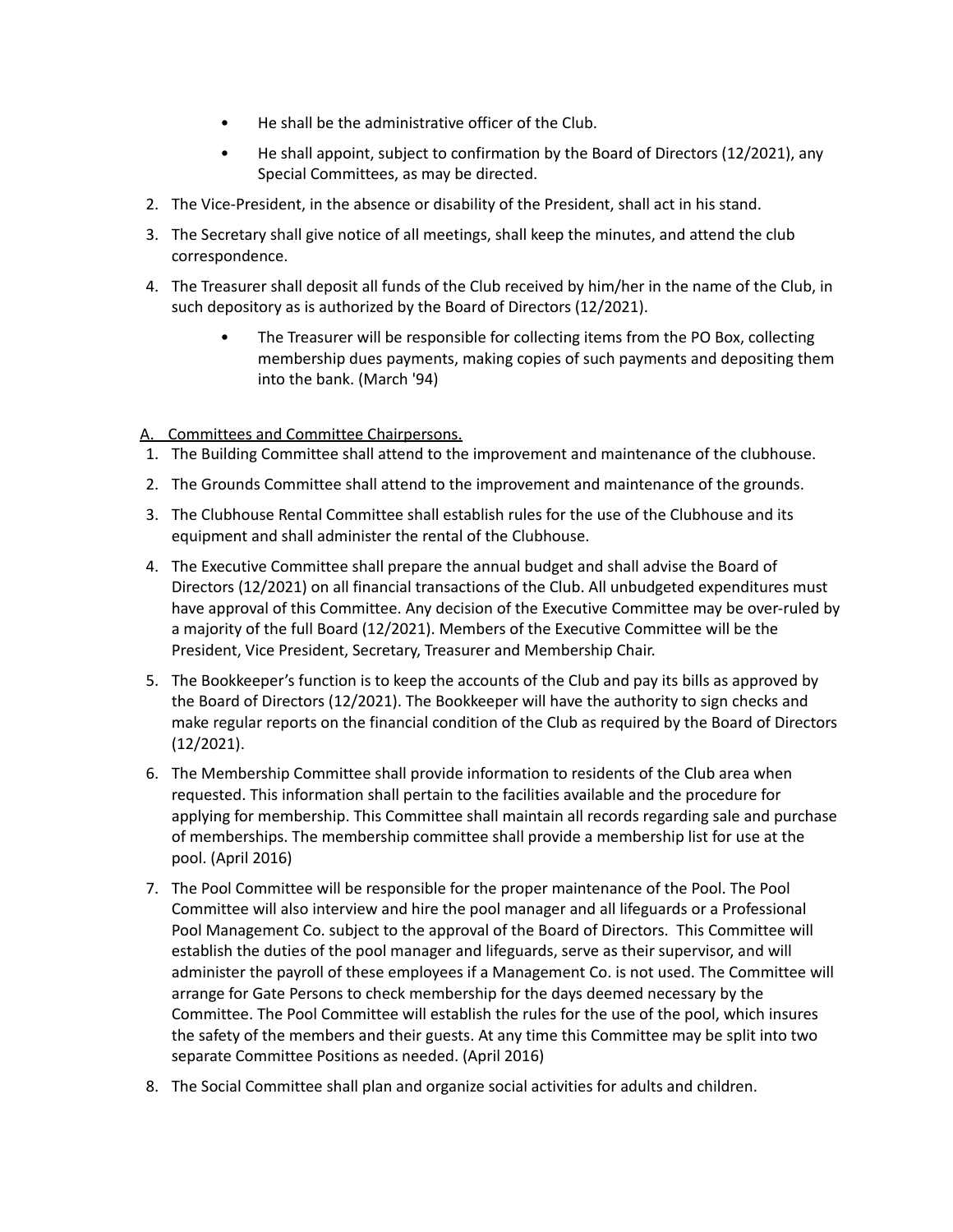- 9. The Sports and other Sports Activities Committee shall establish rules and activities for use of the tennis courts, and other activities, as they may arise. The Sports and other Sports Activities Committee will schedule matches and practice times for all teams entered in ALTA or USTA competition. Only club teams and members may schedule court time for any purpose. All members of Club teams must be Club members except as noted in Article III, Section 16. (March '91).
- 10. The Swim Team Committee shall coordinate all activities and functions of the Swim Team. The Swim Team Committee shall consist of parents and persons interested in the development of the youth of our Club through the Swim team and other related activities.

## **B.** Committee Size

Each committee may consist of up to three persons, which will be appointed by the chairperson.

## C. Committee Rules

Rules and policy established by committee shall be submitted to the Board of Directors (12/2021) for approval. Committees may meet at their discretion and make their reports at board meetings.

## <span id="page-10-0"></span>**Section 5. Parliamentary Procedures**

Meetings and business of the Club and the Board of Directors shall generally be conducted by rules of parliamentary procedure, and Robert's Rule of Order Revised shall be the authority for all questions of parliamentary law not covered by the Club's Bylaws. (April 2016)

## <span id="page-10-1"></span>**Section 6. Indemnification.**

- A. Each person who acts as Director or Officer of the Club shall be indemnified by the Club against expenses actually and necessarily incurred by him in connection with the defense of action suit or proceedings in which he is made a party by reasons of his being or having been a Director or Officer of the Club, except in relation to matters to be liable for gross negligence or willful misconduct in the performance of his duties.
- B. The right of indemnification provided herein shall insure to each Director or Officer referred to in (a) whether or not he is Director or Officer at the time such costs or expenses are imposed or incurred, and in the event of his death shall extend to his legal representatives.

## <span id="page-10-2"></span>**Section 7. Use of Facilities**

The Board of Directors, when in the best interest of the Club, may extend the use of the facilities to any person or persons.

## <span id="page-10-3"></span>**ARTICLE V - MEETINGS**

## <span id="page-10-4"></span>**Section 1. Board of Directors.**

A. Meetings of the Board of Directors shall be held at the discretion of the Board. There shall be at least (4) meetings a year: spring-regular meeting , spring double meeting (regular and general),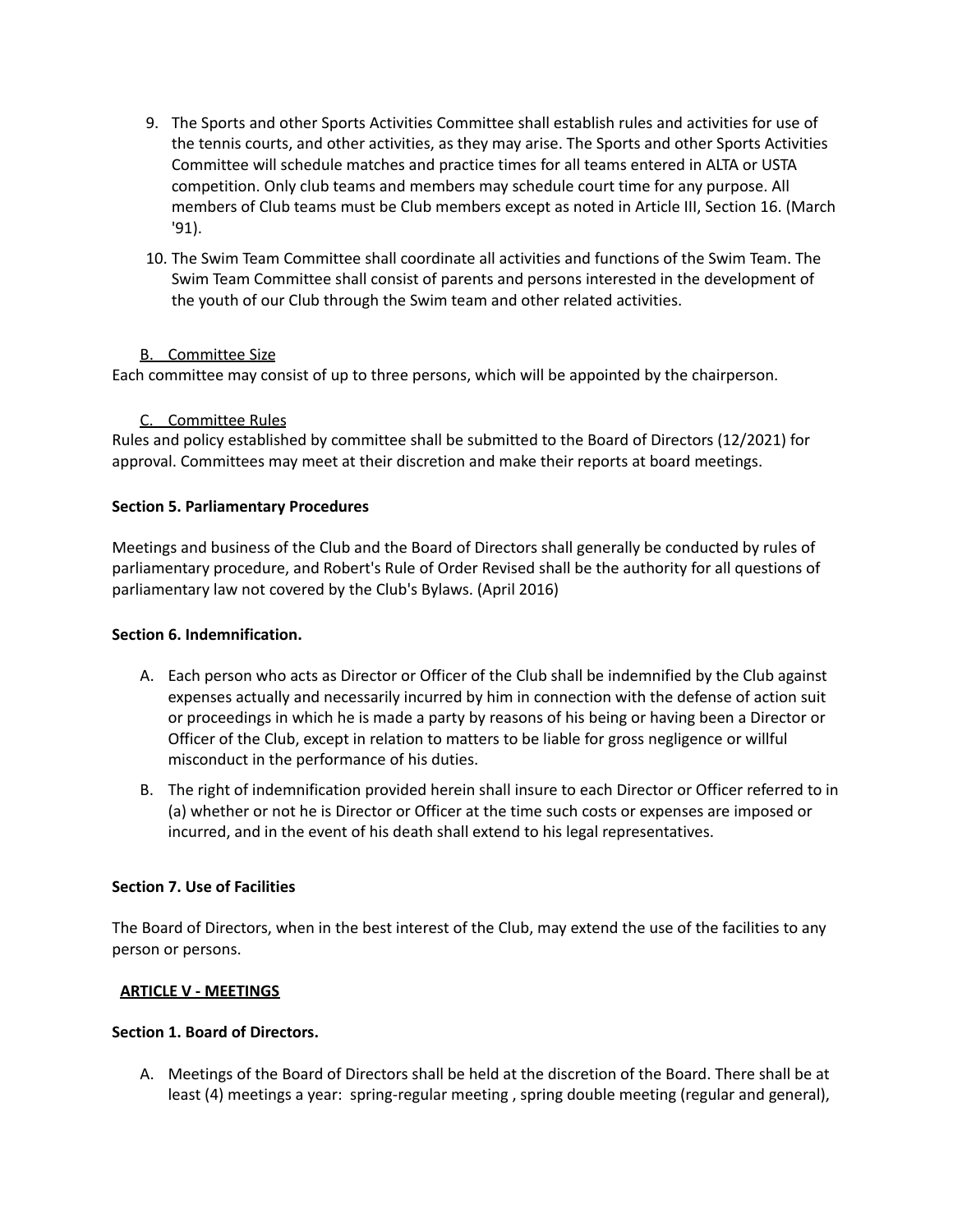fall-regular meeting ,fall double meeting (regular and general) (12/2021).

- B. Special meeting of the Board of Directors (12/2021) may be called by the President or by a majority of the Board, by giving not less than 24 hours notice.
- C. All meetings of the Board of Directors (12/2021) shall be open to attendance by Members. The Board of Directors, or by a majority vote of the Board of Directors (12/2021) may ask for non-Board attendees to leave when discussing Code of Conduct (Article III, Section 12) complaints, financial or other concerns of individual Members or other serious matters it deems necessary for closed deliberations.
- D. After going through the proper channels, i.e. the appropriate Committee and or designated Officer, the member has the right to appear on the agenda of a meeting of the Board upon notification to the Secretary or President with at least a 24-hour notice prior to the meeting (12/2021). The speaking time for each member attending a board meeting will be limited to three (3) minutes per topic, for a maximum of ten (10) minutes, to allow for the timely conduct of the Board Meeting. (12/2021)
- E. One-half of the full Board of Directors (12/2021) as noted in Article IV, Section 2 shall constitute a quorum. A quorum is necessary for conducting the business of the club.
- F. A Board Member (out of town or physically unable to attend) may participate in a Board Meeting (including voting on motions proposed) via video conferencing or conference call to accommodate updated technology which has already been utilized by the Board (12/2021). The Board Member on the phone can only vote on motions in which the deliberations have been heard on the call.
- G. Proposed by-law and committee rule changes Full paragraph removed (12/2021).
- H. The board meeting agenda must be sent to the membership at least twenty-four hours in advance of the meeting. The agenda can be changed after being sent to the membership but no proposed rule changes can be added to the agenda after the agenda has been sent to the membership. (December 2018)
- I. Board Minute Time Limit: Board of Directors meeting will be kept to no more than 90 minutes unless voted on by 2/3 of those present to extend the meeting. The meeting can only be extended for a maximum of 30-minute additional minutes.

## <span id="page-11-0"></span>**Section 2. Membership**

- A. The membership shall be notified in writing or by email at least fourteen days prior to general meetings.
- B. There will be a semi-annual general meeting in the fall. This meeting will cover the following club business:
	- 1. Election of Officers for next fiscal year Approval of Budget for next fiscal year,
	- 2. Approval of Club bylaw amendments
- C. There will be a semi-annual general meeting in the spring. This meeting will cover the following club business:
	- 1. Approval of revisions to current fiscal year's Budget,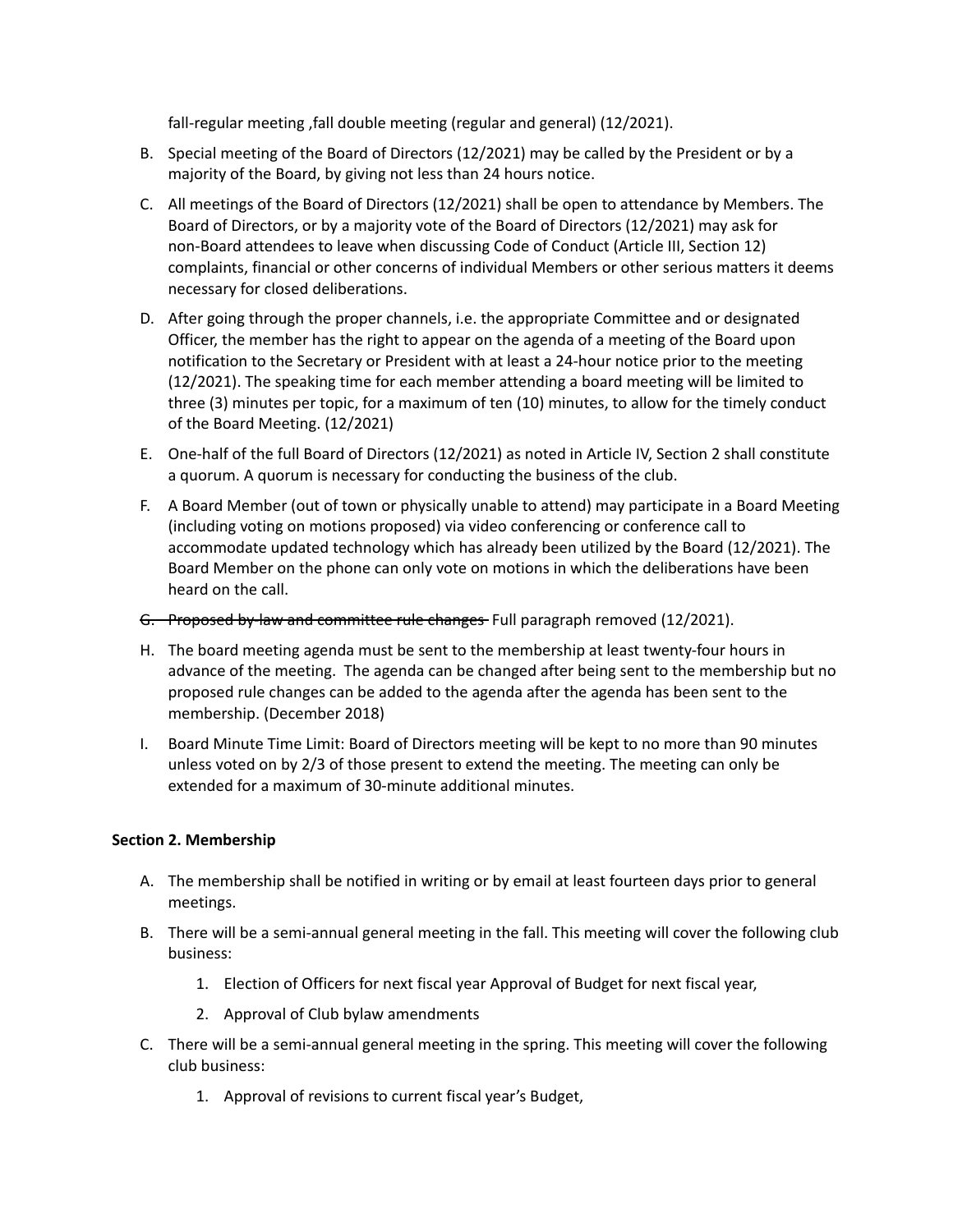- 2. Approval of Club bylaw amendments.
- D. Special meetings may be called by a majority of the Board of Directors (12/2021) or by twenty percent of the Membership on not less than five days notice stating the agenda.
- E. Ten percent of the voting membership shall constitute a quorum and shall be necessary to conduct business at any meeting. The President may declare a quorum with ten voting members, if a 10% quorum is not present 30 minutes after the designated opening of a General Meeting.
- F. Vote will be by a show of hands. Any voting member has the right to request a roll call vote or a written ballot.
- G. Proxies are prohibited at any official meeting of HSRC, Inc.

## <span id="page-12-0"></span>**Article VI - DUES**

## <span id="page-12-1"></span>**Section 1. Annual Dues**

Annual dues for each membership will be \$375.00 (Nov '14) plus the annual workday assessment of \$50.00 (refundable) as prescribed in Article X, Section 3 for a total amount due of \$425.00. The dues for the calendar year are due on or before March 15 (Nov '02). A late penalty will be assessed on all dues not collected by the March 15 payment due date. A membership is subject to written notification as outlined in Article III, Section 13 for failure to pay dues and late payment penalties within thirty days after scheduled payment date. (March '95).

Starting in 2022, New membership rates will be \$600 (\$400 of bond, \$200 of membership) for those who have not held a HSRC membership in past three (3) years. In subsequent years, the annual dues will return to \$425 which includes the workday assessment. (12/2021)

A late penalty of \$50 will be assessed beginning March 16<sup>th</sup>. (12/2021)

## <span id="page-12-2"></span>**Section 2. Late Fees Section removed 12/2021**

## <span id="page-12-3"></span>**Section 3. Members Not in Good Standing**

Members not current on dues will be considered "not in good standing" and those Members and their families will lose privileges such as team membership on HSRC ALTA or USTA tennis teams or swim Team. They will also not be able to vote in a general meeting, and/or rent the clubhouse for member's rate. "Current on dues" is defined as being paid in full or up to date when considering both bond and current year dues payments. (Example – current year payments of \$212.50 ((half of \$425.00) will keep a membership current and in good standing through July 1st)(April 2016)

## <span id="page-12-4"></span>**Section 4. Special Assessments**

Special assessments, if needed, shall be proposed and voted on at the Fall or Spring general meeting (Oct.'96) or any special meeting (as described in Article V Meetings) and should be payable at a time specified at the meeting. Payments received after the due date shall carry a \$25 penalty. A two-thirds (2/3) majority of voting members present is required to approve special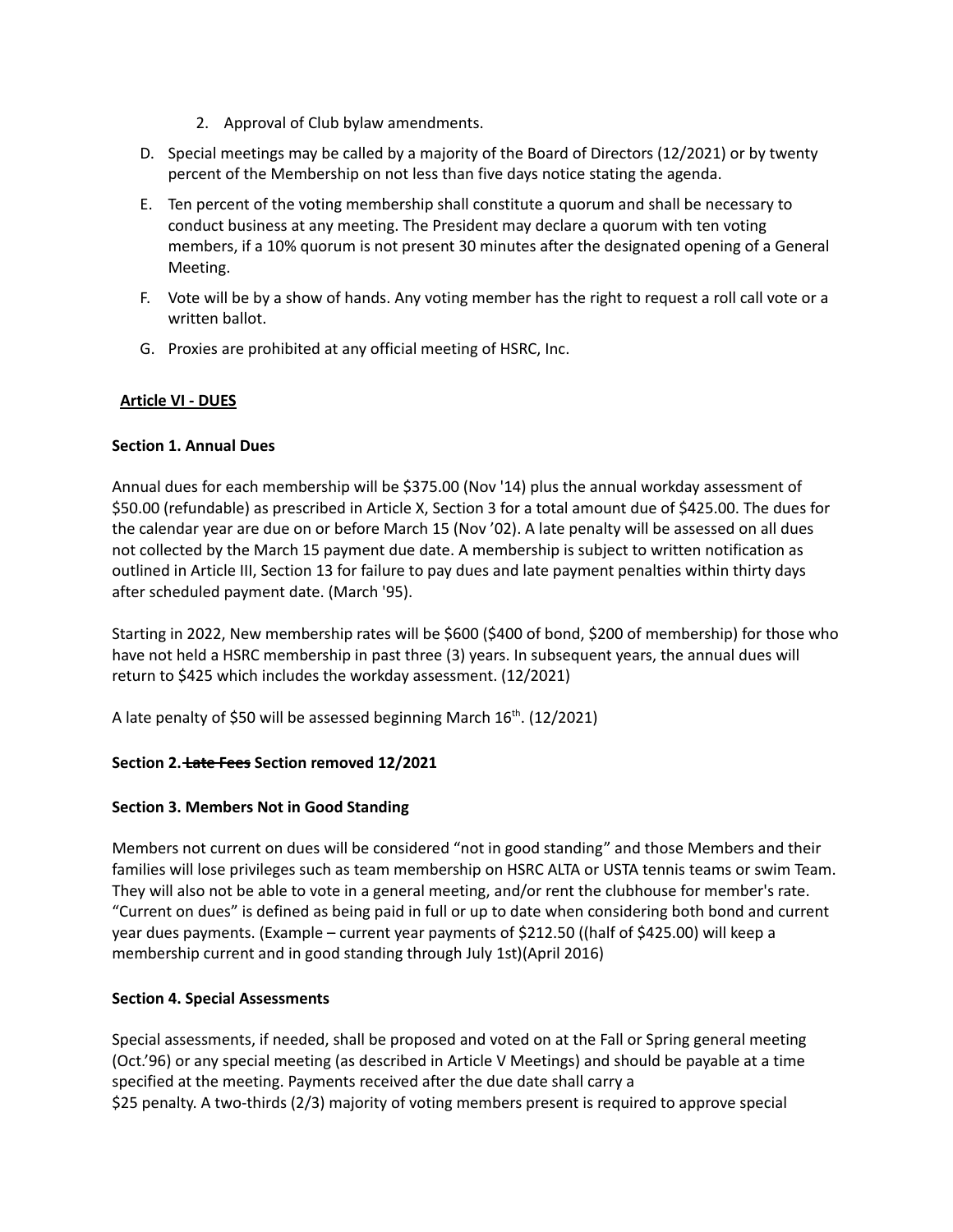assessments.

### <span id="page-13-0"></span>**Section 5. Refund of Dues**

No part of the dues or the assessments shall be refunded in the event the operation of the pool or other facilities are required to be suspended for any period.

#### <span id="page-13-1"></span>**Section 6. Proration of Dues**

- A. Upon termination of membership, annual dues (but not the workday or any other assessment) shall be refunded on a prorated basis.
- B. Upon purchase of a membership, annual dues shall be payable on a prorated basis.

## <span id="page-13-2"></span>**ARTICLE VII - BOARD COMMIITTEE REPLACEMENT PROCEDURES**

### <span id="page-13-3"></span>**Section 1.**

If a Nomination Committee is not formed, then a slate of possible officers and Committee heads may be derived by: nomination by a single Board member, nomination of a member by another member, or nomination of a member by oneself. In the first two cases the member being nominated must give his prior consent. This list of candidates nominated, Officer or Committee vacancies, and notice that the slate of nominations (and multiple nominations for any position) is still open to the floor at the General Meeting will be published in the Dispatcher (by mail or email) prior to the General Meeting.

## <span id="page-13-4"></span>**Section 2.**

Nominations may be made from the floor at the fall general meeting with the prior consent of the nominee.

#### <span id="page-13-5"></span>**Section 3.**

In the event that there are unfilled positions or positions become vacant for an office or committee chair, then the position is open until the President or if there is no President a majority vote of the Board designates an appropriate candidate and the candidate is approved by majority vote of the Board at any Board meeting. (April 2016)

#### <span id="page-13-6"></span>**ARTICLE VIII - DISSOLUTION**

## <span id="page-13-7"></span>**Section 1.**

In the event of the dissolution of the Club, in any manner or for any cause, and in no other event, upon the effective date of dissolution of the Club, Certificates shall be lien upon the proceeds of the sale of the property of the Club, after the payment of all its just debts and obligations to the extent of the then value of Certificates as fixed by these Bylaws, subject to set-off of all debts, dues and obligations owed by the holder of the Certificate. After payment of all Certificates outstanding, upon the effective dissolution of the Club, the surplus remaining shall be paid and distributed pro-rata among the then members of the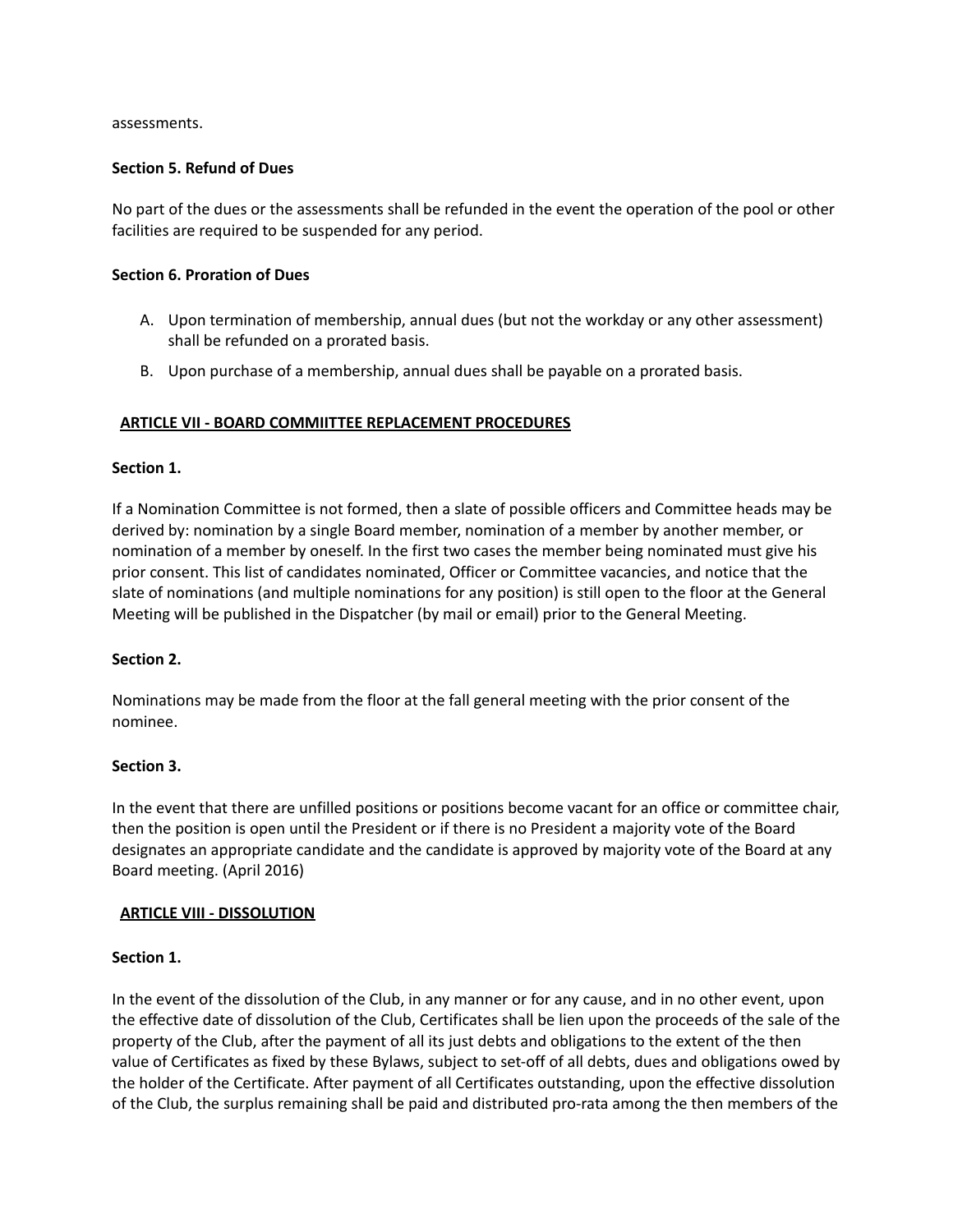Club.

## <span id="page-14-0"></span>**ARTICLE IX -AMENDMENTS OF THE BYLAWS**

## <span id="page-14-1"></span>**Section 1.**

The Bylaws of the Club may be amended at the Semi-Annual general meeting of the Membership in the Fall and Spring (Oct. '96) or at any special meeting (as described in Article V Meetings). Anyone may submit bylaw changes to the Board of Directors. Notice must be given to the Board (not for approval purposes) at the Board Meeting in the month preceding the general meeting (Oct. '88). Notice of proposed amendments must be given in writing or by email distribution to the membership at least 14 days prior to the Semi-Annual general meeting.

## <span id="page-14-2"></span>**Section 2.**

A two-thirds (2/3) majority of voting members present is required for any Bylaw Amendment to be approved.

## <span id="page-14-3"></span>**ARTICLE X - WORK SESSIONS**

## <span id="page-14-4"></span>**Section 1.**

Work sessions will be scheduled as needed. The proposed dates will be published in the Dispatcher, distributed by email and listed on the web site [\(www.hanarry.org](http://www.hanarry.org/)) with as much advance notice as possible. One adult member from each family or certificate holder will be required to participate in one work session each year in order to have the \$50 work day assessment refunded. Families who have members serving on the Board of Directors or Committee Chairpersons will have fulfilled their work session obligation and will have the \$50 assessment refunded. Work sessions are a minimum of three hours.

## <span id="page-14-5"></span>**Section 2.**

As an option to workday and in order to have the \$50 assessment refunded, a Member may elect to perform a task for a Board Member or Committee Chairperson. .

## <span id="page-14-6"></span>**Section 3.**

It is the responsibility of the Member to contact a Chairperson for a specific task or attend a workday in order to have his/her \$50 assessment refunded. (March '96) Members will be assessed the \$50 workday fee with their annual dues at the beginning of the year. Once a workday is performed and reported to the Workday Chairperson, the \$50 will be refunded to the Member once the workday refund request form has been processed. (April 2016)

## <span id="page-14-7"></span>**Section 4.**

A written request for the workday refund is required. The request form can be found on our website. (April 2016)